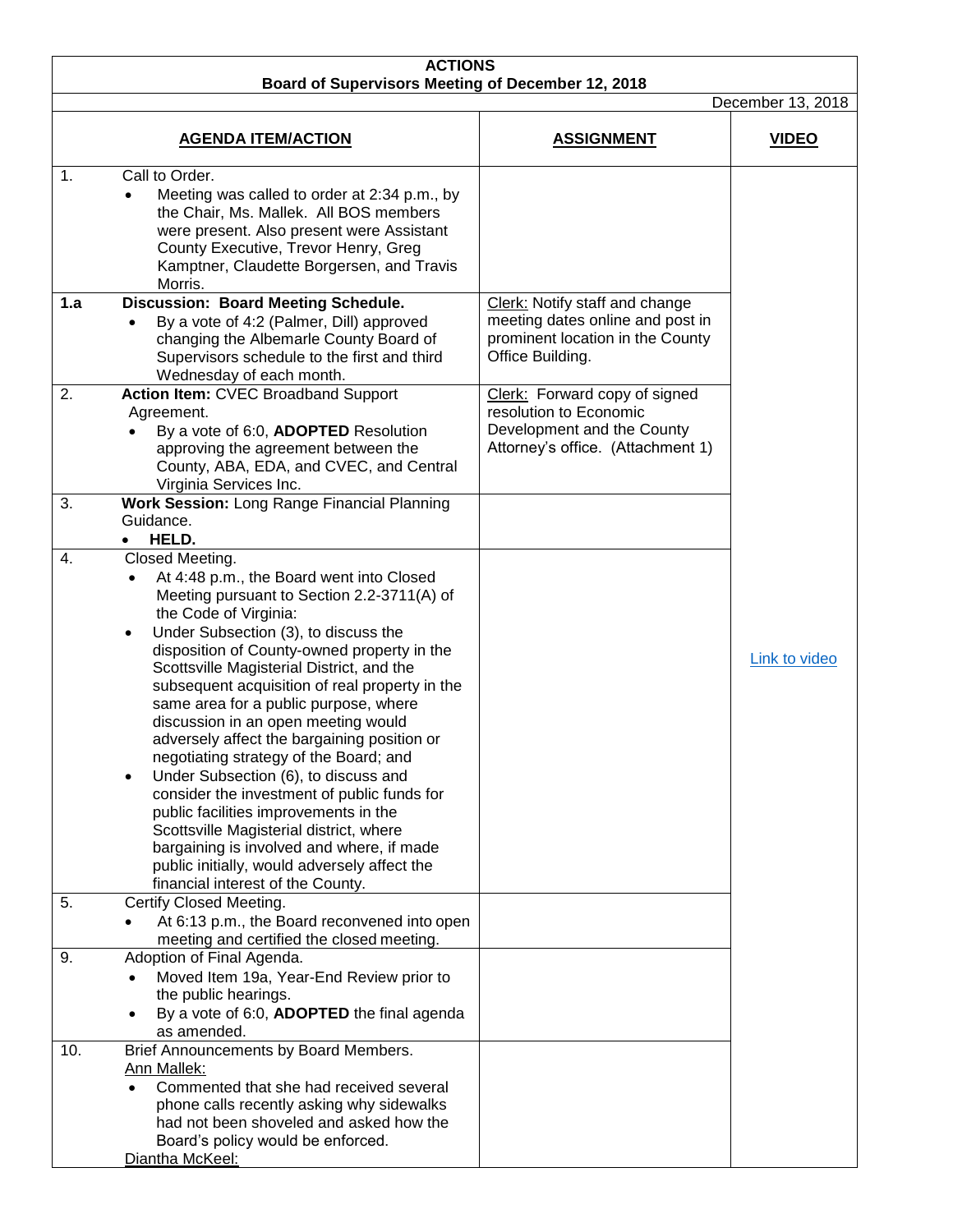|      | Announced the death of Diane Eritakis, who<br>$\bullet$   |                                   |
|------|-----------------------------------------------------------|-----------------------------------|
|      | helped found the Teen Health Center at the                |                                   |
|      | University of Virginia.                                   |                                   |
|      | Mark Graham: Introduced the new Housing                   |                                   |
|      | Director for Albemarle County, Stacy Pethia.              |                                   |
| 11.  | Proclamations and Recognitions:                           |                                   |
| 12.  | From the Public: Matters Not Listed for Public            |                                   |
|      |                                                           |                                   |
|      | Hearing on the Agenda.                                    |                                   |
|      | Laura Mallusi, Scottsville District and a                 |                                   |
|      | member of the Scottsville Town Council,                   |                                   |
|      | announced the closure of the Scottsville                  |                                   |
|      | Volunteer Rescue Squad and asked the                      |                                   |
|      | Board to fund temporary staffing.                         |                                   |
|      | Gary Grant, Rio District, inquired about the<br>$\bullet$ |                                   |
|      | individual who escaped police custody in the              |                                   |
|      | Earlysville area on November 30, 2018.                    |                                   |
| 19.  | Year-In Review.                                           |                                   |
|      | <b>RECEIVED.</b><br>$\bullet$                             |                                   |
| 13.1 | CLE201800220 Decipher Brewing 1740                        | Clerk: Clerk: Forward copy of     |
|      | Broadway Special Exception to Increase 25%                | signed resolution to Community    |
|      | Subordinate Retail Sales to 40%.                          |                                   |
|      |                                                           | Development and County            |
|      | <b>ADOPTED</b> Resolution to approving the                | Attorney's office. (Attachment 2) |
|      | special exception, subject to conditions.                 |                                   |
| 13.2 | Dunlora Temporary Truck Restriction.                      | Clerk: Clerk: Forward copy of     |
|      | <b>ADOPTED Resolution.</b>                                | signed resolution to Community    |
|      |                                                           | Development and County            |
|      |                                                           | Attorney's office.                |
|      |                                                           | (Attachment 3)                    |
| 14.  | Pb. Hrg.: Virginia Community Development                  | Clerk: Schedule on March 6,       |
|      | <b>Block Grant (CDBG).</b>                                | 2019 agenda and advertise in the  |
|      | By a vote of 6:0, SET public hearing for                  | Daily Progress.                   |
|      | March 2019.                                               |                                   |
| 15.  | Pb. Hrg.: Charlottesville-Albemarle                       | Clerk: Schedule proposed          |
|      | <b>Convention and Visitors' Bureau Agreement;</b>         | amended agreement on future       |
|      | Amendment.                                                | agenda.                           |
|      | HELD.                                                     |                                   |
| 16.  | Pb. Hrg.: Biscuit Run Master Plan.                        | <b>Bob Crickenberger: Submit</b>  |
|      |                                                           | Biscuit Run Master Plan and       |
|      | By a vote of 5:1 (Dill), ADOPTED the Biscuit<br>$\bullet$ |                                   |
|      | Run Master Plan and phasing for submittal to              | phasing to DCR for approval.      |
|      | DCR for approval.                                         |                                   |
|      | Recess.                                                   |                                   |
|      | At 7:57 p.m., the Board recessed and                      |                                   |
|      | reconvened at 8:12 p.m.                                   |                                   |
| 17.  | Pb. Hrg.: CPA201800004 - Rio29 Small Area                 | Clerk: Forward copy of signed     |
|      | Plan.                                                     | resolution to Community           |
|      | By a vote of 6:0, ADOPTED Resolution to                   | Development and County            |
|      | approve CPA201800004, as amended.                         | Attorney's office. (Attachment 4) |
| 18.  | From the Board: Committee Reports and Matters             |                                   |
|      | Not Listed on the Agenda.                                 |                                   |
|      | Liz Palmer:                                               |                                   |
|      | Announced that the Rivanna Solid Waste<br>$\bullet$       |                                   |
|      |                                                           |                                   |
|      | Authority Board had reduced the tipping fee               |                                   |
|      | and the new rates would take effect in                    |                                   |
|      |                                                           |                                   |
|      | January.                                                  |                                   |
|      | Diantha McKeel:                                           |                                   |
|      | Reminded the Board about a discussion                     |                                   |
|      | regarding communication between staff and                 |                                   |
|      | the courts about the Board of Zoning Appeals              | Clerk: Add discussion item to the |
|      | vacancies.                                                | January 9 agenda.                 |
|      | <b>CONSENSUS</b> to add a discussion to the               |                                   |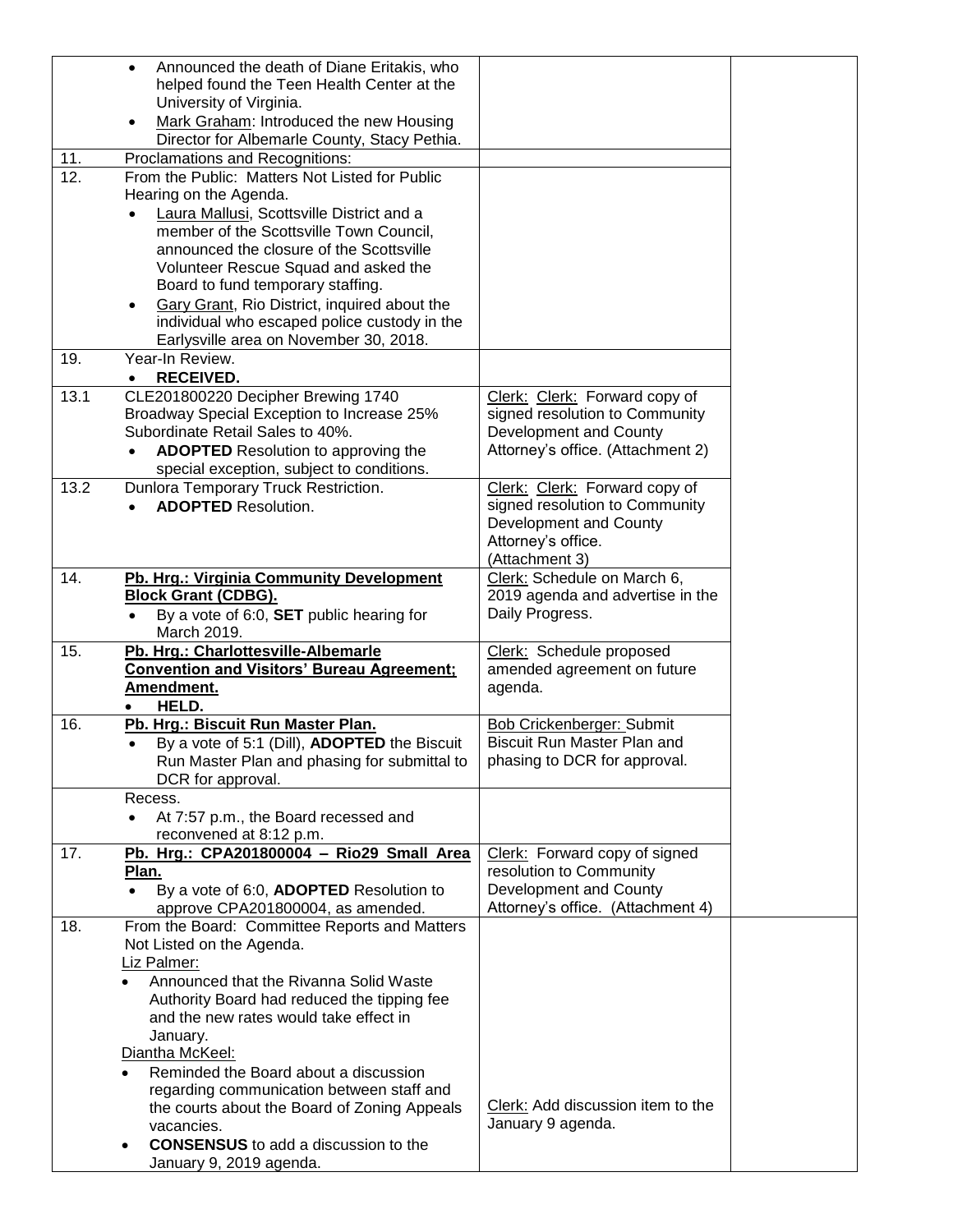| 19.           | From the County Executive: Report on Matters<br>Not Listed on the Agenda.<br>Announced he had attended a meeting of the<br>Airport Authority Board on December 12,<br>2018.<br>Invited Supervisors to an open house on<br>$\bullet$<br>December 19, 2018 at 3:30 p.m. |  |
|---------------|-----------------------------------------------------------------------------------------------------------------------------------------------------------------------------------------------------------------------------------------------------------------------|--|
| 20.           | Adjourn.                                                                                                                                                                                                                                                              |  |
|               | The meeting was adjourned at 8:43 p.m.                                                                                                                                                                                                                                |  |
| ممرمة الماءام |                                                                                                                                                                                                                                                                       |  |

ckb/tom

- Attachment 1 Resolution Approving an Agreement Between the County of Albemarle, the Albemarle County Economic Development Authority, Central Virginia Electric Cooperative, and Central Virginia Services, Inc**.**
- Attachment 2 Resolution to Approve Special Exception for CLE201800220 Decipher Brewing 1740 Broadway Street
- Attachment 3 Resolution to Request the Virginia Department of Transportation (VDOT) and Commonwealth Transportation Board (CTB) Temporarily Restrict Through Truck Traffic on Loring Run and Dunlora Drive

Attachment 4 – Resolution to Approve CPA 2018-00004 RIO29 Small Area Plan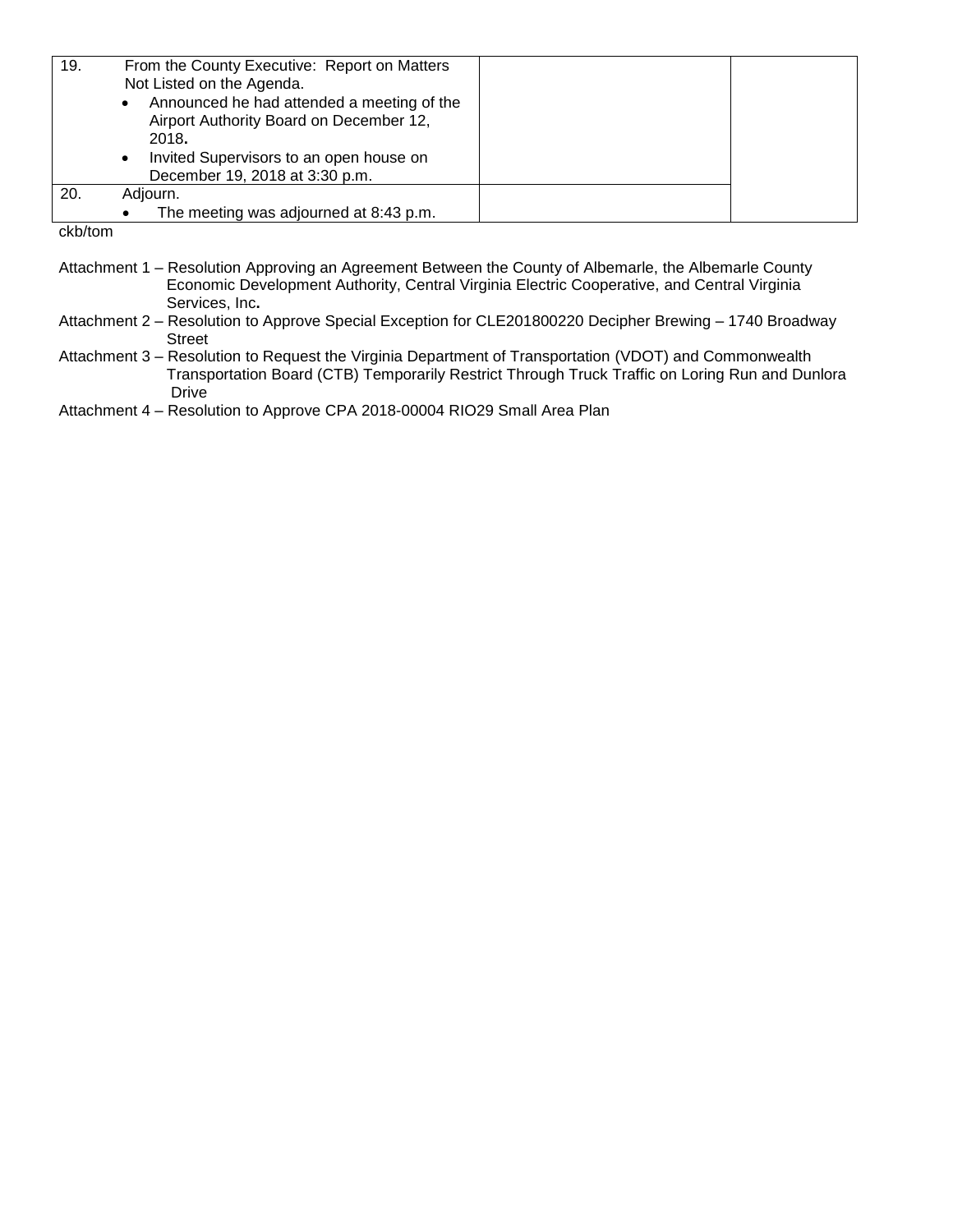# **RESOLUTION APPROVING AN AGREEMENT BETWEEN THE COUNTY OF ALBEMARLE, THE ALBEMARLE COUNTY ECONOMIC DEVELOPMENT AUTHORITY, CENTRAL VIRGINIA ELECTRIC COOPERATIVE, AND CENTRAL VIRGINIA SERVICES, INC.**

**WHEREAS,** the Board finds it is in the best interest of the County to enter into an Agreement with the Albemarle County Economic Development Authority, Central Virginia Electric Cooperative, and Central Virginia Services, Inc., to support the expansion of broadband service to the member customers of Central Virginia Electric Cooperative in the County by providing a grant in a sum equal to the County's public service taxes attributable to each year's construction costs of the broadband expansion project in the County, with the grant being limited in time and amount as set forth in the Agreement.

**NOW, THEREFORE, BE IT RESOLVED** that the Albemarle County Board of Supervisors hereby approves the Agreement between the County of Albemarle, the Albemarle County Economic Development Authority, Central Virginia Electric Cooperative, and Central Virginia Services, Inc., to support the expansion of broadband service in the County as described above, and authorizes the County Executive to execute the Agreement on behalf of the County once the Agreement has been approved as to substance and form by the County Attorney.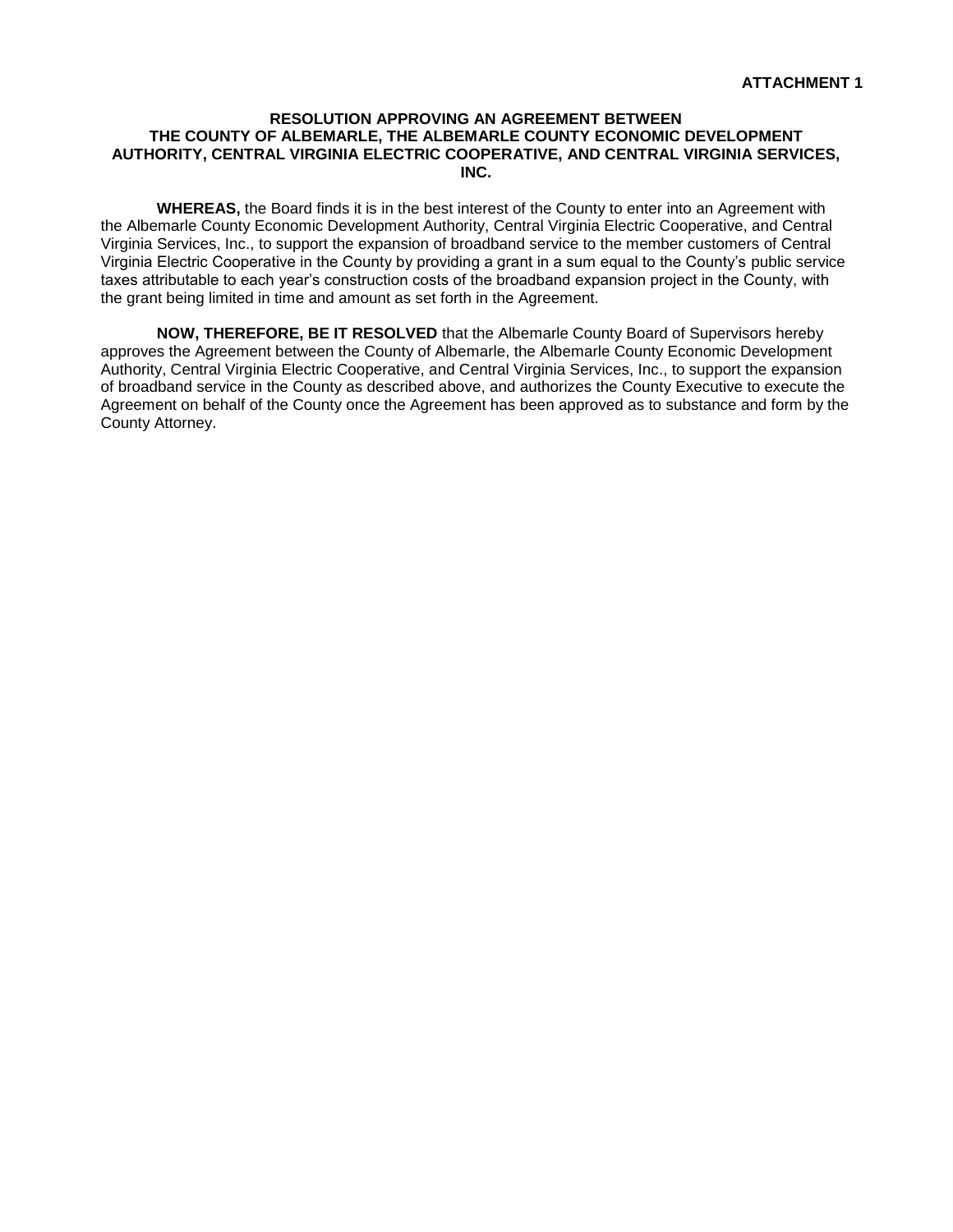# **RESOLUTION TO APPROVE SPECIAL EXCEPTION FOR CLE201800220 DECIPHER BREWING – 1740 BROADWAY STREET**

**WHEREAS,** Burton Ventures, LLC filed a zoning clearance application to open a brewery on property he leases at Tax Map Parcel Number 07700-00-00-040K0, which application is identified as Zoning Clearance 2018-220 Decipher Brewing 1740 Broadway Street ("CLE 2018-220"); and

**WHEREAS,** CLE 2018-220 includes a request for a special exception to allow a subordinate retail sales use to exceed 25% of the gross floor area of the primary industrial use as required by County Code § 18-26.2(a).

**NOW, THEREFORE, BE IT RESOLVED** that, upon consideration of the foregoing, the staff report prepared in conjunction with the application, all of the factors relevant to the special exception in County Code §§ 18-26.2(a) and 18-33.49, the information provided at the Board of Supervisors meeting and any written comments received, the Albemarle County Board of Supervisors hereby approves the special exception to allow subordinate retail sales for the primary brewery use to exceed 25% of the gross floor area of the primary brewer use as set forth in County Code § 18-26.2(a), subject to the condition attached hereto.

#### \* \* \*

### **CLE 2018-220 Decipher Brewing – 1740 Broadway Street Special Exception Condition**

1) The gross floor area of subordinate retail sales shall not exceed 40% of the gross floor area of the by-right primary industrial use (brewery) as shown on plan prepared by the Gaines Group entitled "Upfit for Decipher Brewing, 1740 Broadway Street, Albemarle County, Virginia," dated August 29, 2018.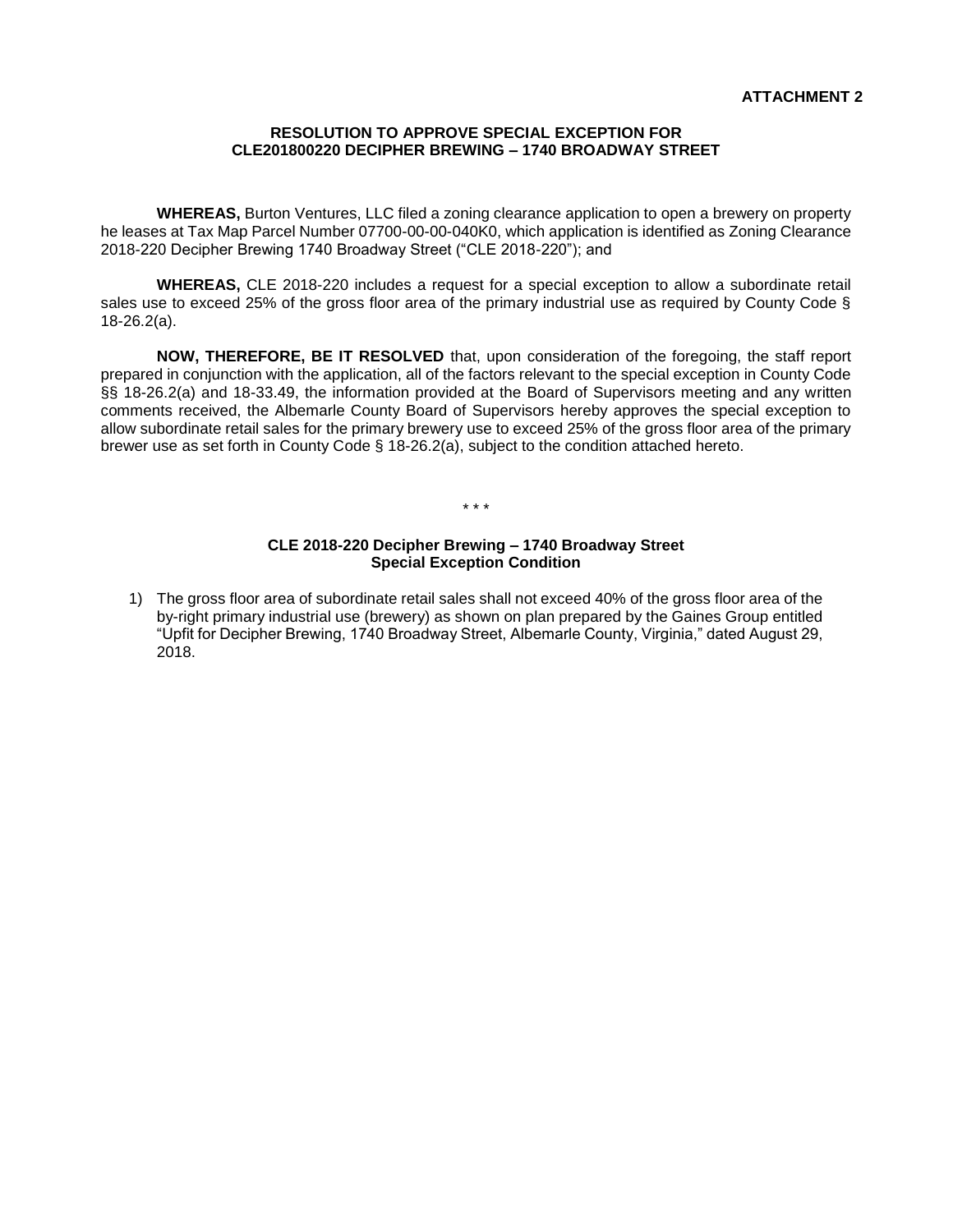# **RESOLUTION TO REQUEST THE VIRGINIA DEPARTMENT OF TRANSPORTAITON (VDOT) AND COMMONWEALTH TRANSPORTATION BOARD (CTB) TEMPORARILY RESTRICT THROUGH TRUCK TRAFFIC ON LORING RUN AND DUNLORA DRIVE**

**WHEREAS,** Virginia Code § 46.2-809 provides that a locality may formally request that the Commonwealth Transportation Board or its designee restrict through trucks on certain segments of primary and secondary routes in the limited number of cases where doing so will promote the health, safety, and welfare of the public without creating an undue hardship on any transportation users; and

**WHEREAS,** complaints have been received by residents of the Dunlora neighborhood that an excessive number of construction related trucks are using local streets as a cut-through, creating a safety concern for residents; and

**WHEREAS**, the local residential streets are not served by sidewalks, requiring residents to walk in the streets; and

**WHEREAS,** VDOT has completed an analysis showing these Secondary Streets as impacted by nearby construction; and

**WHEREAS**, Belvedere Boulevard provides an improved access that allows construction traffic to avoid the Dunlora neighborhood that is fully served by sidewalks; and

**WHEREAS**, the proposed through truck restriction would be limited to the duration of construction in the development of the adjoining Belvedere neighborhood.

**NOW, THEREFORE BE IT RESOLVED** that the Albemarle County Board of Supervisors hereby requests that the Virginia Department of Transportation prohibit through trucks with a licensed weight of 12,001 pounds or greater on Dunlora Drive and Loring Run until the Resident Engineer determines the adjoining Belvedere development is substantially complete.

**BE IT FURTHER RESOLVED** that the Albemarle County Board of Supervisors supports this request and states its intent that it will use its good offices for enforcement of the proposed restriction by the Albemarle County Police Department and any other appropriate law enforcement agency.